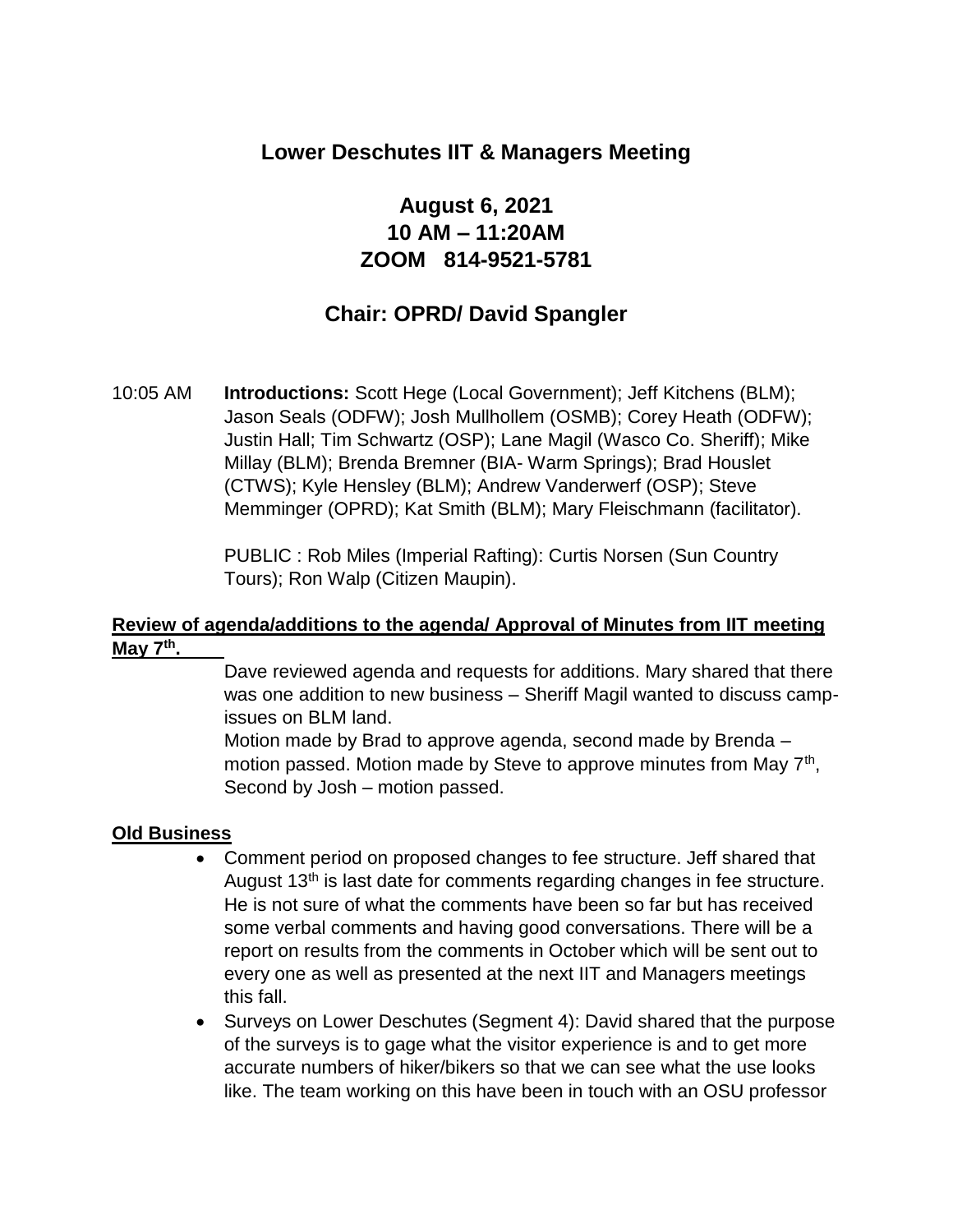who may be available to assist. Looking at a 2 year study hopefully to kick off in 2022. Looking at funding which would be split between OPRD and BLM. Current price estimate given is \$100,000 to \$150,000. This estimate would mean that OSU would most likely be using grad student(s) that would take the entire project on. This estimate came in late in the budget time period for OPRD and so not sure what limitations on spending they will have this year. Kyle (BLM) who has been working on this with OPRD, shared that this is going to be a good thing and will help everyone in the long term. Hopeful to kick this off in 2022. David also shared that with OSU taking the project on that frees agencies up as far as having to move staff around to complete this survey.

- E-Bikes/ ODFW shared that from their perspective on the Lower Deschutes River /travel management side, they consider E-Bikes as motorized vehicles and thus are not allowed on ODFW land. The interpretation state wide for ODFW is consistent with this. David (OPRD) says they allow E-Bikes for the first 2 miles on the Lower River and have been advising the public of this. There is signage at the kiosk explaining this as well. Jason with ODFW shared that signs are in place but they have not been effective and State Police is reluctant to enforcing this due to the signage issue. Signage is only 81/2 x 11 inches and is pretty much hidden. Corey said he would follow up with Chase Brown (who oversees this area) to come up with better signage, bigger signage. Steve asked if signage could include information that people can/will be cited if they have E-bikes past mile 2. Jason shared that yes they can make that clear in signage which should make things good with OSP being able to cite and enforce.
- Follow up with road construction near Washout Rapid. Jeff unclear about what this subject was. Mary clarified that Brad Staples had brought up a concern regarding private land that became public land that the owners were building a new road. Jason shared that the road does come up to ODFW land but there doesn't appear to be new construction, it looks like they are simply maintaining the current road. OSP shared they will follow up on this as well.

#### **New Business:**

• Toilet Closures on Segment 1: Jeff shared there are 13 toilets on Segment 1, of which 5 are compost style across 4 different sites. They have been experiencing high use and at this time 2 or 3 have broken down and concern that similar failures could occur to others. (The turbine system is broken, it has failed.)If these failures are not addressed, there could be permanent damage and/or expose staff and the public to human waste. Prior to implementing the closures BLM had already started moving on an emergency contract action to hire the company to come out, float down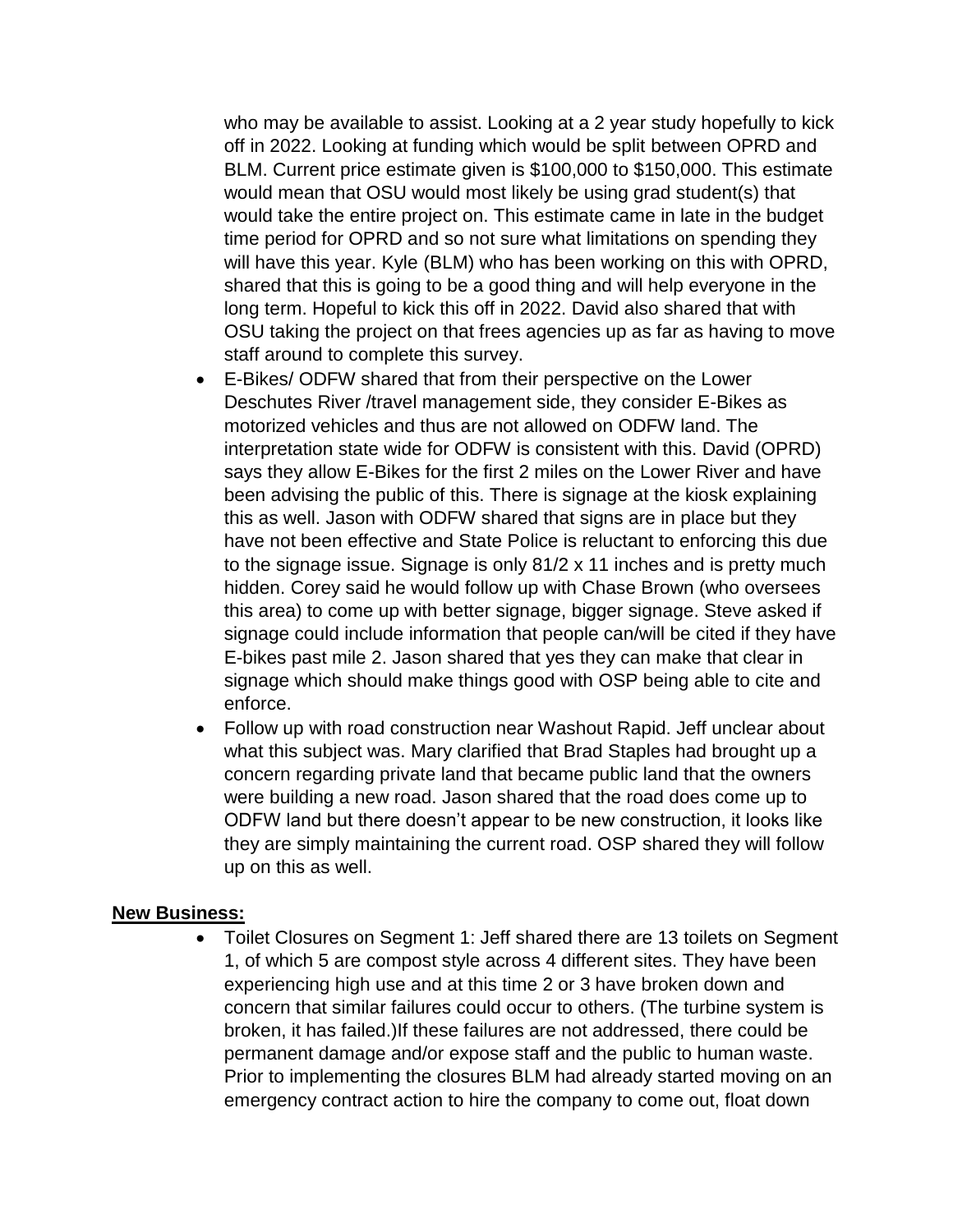Segment 1, and fix/upgrade all five systems. The hope is for a quick turnaround schedule to get this taken care of. Jeff also shared that people think that BLM is not maintaining them, which is not the case as the contractor for maintaining them has been doing that all along. Signs have been posted regarding the closures at Mecca and Warm Springs but not at Trout Creek yet. There just seems to be an increase with use of the toilets despite the rules that people are supposed to be carrying their own toilets.

- Discussion regarding if meetings will be possibly in person in the fall. Mary has reserved space with ODFW and Maupin Civic Center as place holders. Pretty much from feedback from agencies it is a wait and see as things change from week to week and month to month. Currently OPRD requires masks for staff and only one person when driving vehicles. CTWS shared that currently the tribes are limiting travel. ODFW's offices will be open to the public on September 1<sup>st</sup> but will require everyone wears a mask. BLM has the same mask wearing rules when traveling in vehicles.
- Campers on BLM campgrounds-not complying with rules and regulations. Lane reported that he is hearing from citizens about illegal camping, primarily in the Oasis campground. BLM did enforce a couple of campers at Oasis and tagged them with orange stickers. Law enforcement has not been enforcing as there is some confusion regarding the state law that allows people to camp on public lands (state lands), but there is nothing about federal lands. Lane wants to know if BLM has any policies in place addressing camping. Feels we need to keep this concern on everyone's radar. Jeff shared that BLM is aware of the situation, and there are issues at Devil's Canyon and under the bridge at Trout Creek. Currently BLM has 2 vacancies for law enforcement positions and only have one law enforcement person for the whole district at this time. Jeff and Lane will connect and talk more about the issue and look at what policy is so that it can be addressed together.

### **Round Table**

- Confederated Tribes of Warm Springs- Brad shared that there is not much to report. There is no movement of opening up tribal campgrounds as continue to prepare for continuation of dealing with COVID. Most of the spring chinook made it through. Scott brought up question regarding campgrounds, if and when there will be movement. Brad shared hopes it is earlier but now with stricter protocols being applied guessing it might not be earlier.
- Oregon State Marine Board Josh had nothing to report.
- Oregon State Police Andrew said he is hearing from the public that segment 1 is extremely crowded and that there are possibly 600 – 800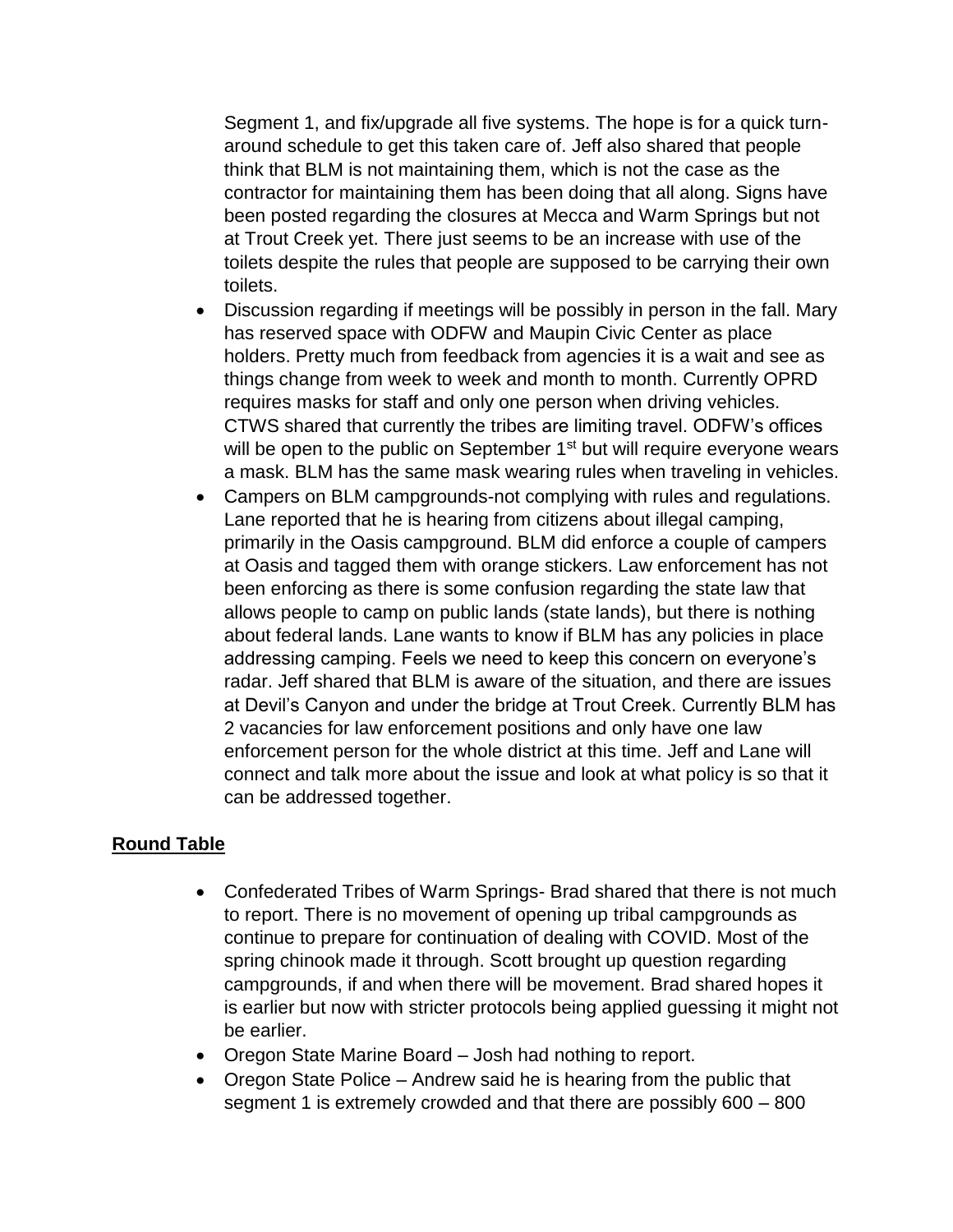people floating that section. Wanted to know if that was correct. Jeff shared that he has heard anecdotal conversations that the numbers on segment 1 are exceeding the limits, but he needs to look at the boater permit numbers to see if that is what is really happening. Andrew shared that on July 17<sup>th</sup> when they were down on the water they saw maybe 20 or 30 people but only had 1 issue with not having a boater pass, but that person then went to an outfitter and got a pass. He is not seeing the numbers. Jeff shared that he is not seeing anything that seems there is exceeding use. BLM is sending out a crew this weekend and will have a better picture. Andrew also shared that in Segment 1 and Segment 4 there are lots of guides but fisherman are not catching fish. Things seem to overall be slow. Tim shared that use in Segment 1 seems to be tampering off. He will have a final evaluation of their agencies results of their plans. He also shared that Adam Shimer has been promoted so no longer on the river.

- Oregon Department of Fish and Game Jason shared that it is business as usual. They will have trawlers out 3 days a week. There have been low returns to the Columbia this year and so fishing below Sherar Falls is closed after 2 pm. hoping to be lifting those closures soon, maybe next week. Rod French is officially retired. Jason is the new fish biologist. Mike Harrington has moved to become the fish Division manager in Salem.
- Wasco Co. Lane not too much to add. Busy last few weeks. July  $4<sup>th</sup>$  was not as busy as they had anticipated. Saw 2 contacts last month with no boater passes, but pretty much everyone is being in compliance.
- Oregon Park and Recreation- Scat machine is down at Heritage Landing. Staff keeping an eye on it and can open it up when they are around, otherwise have it closed/locked up. Parts are on order. OPRD will have overnight floats on Wed/Thursday. Will alternate 1 day float and 2 day floats. Busy spring but seems quieter or more manageable this summer.
- BLM- Recently purchased a new scat machine for Maupin. Working with the City to install this fall or winter. Jeff shared that replacing the existing machine it is much more expensive than expected. The current scat machine cost roughly \$70,000 and the new one cost over \$100,000. Again reported on the toilet closures on Segment 1 due to failures with the systems. Replacement/or fixes will be coming along soon. Fee structure changes, again reminded everyone that comments are due by August 13th.New facilities are being constructed at the BLM Bakeoven Housing and worksite. Hope to start construction after Labor Day. BLM has contracted for building new quarters, establishing a security system to the site and upgrading utilities. They are hopeful to acquire funds to demolish and reconstruct the office building and shop. This has been 10 years in the making and will be a huge benefit/upgrade for seasonal staff. They have been replacing portal signs as they have been weathering. They will